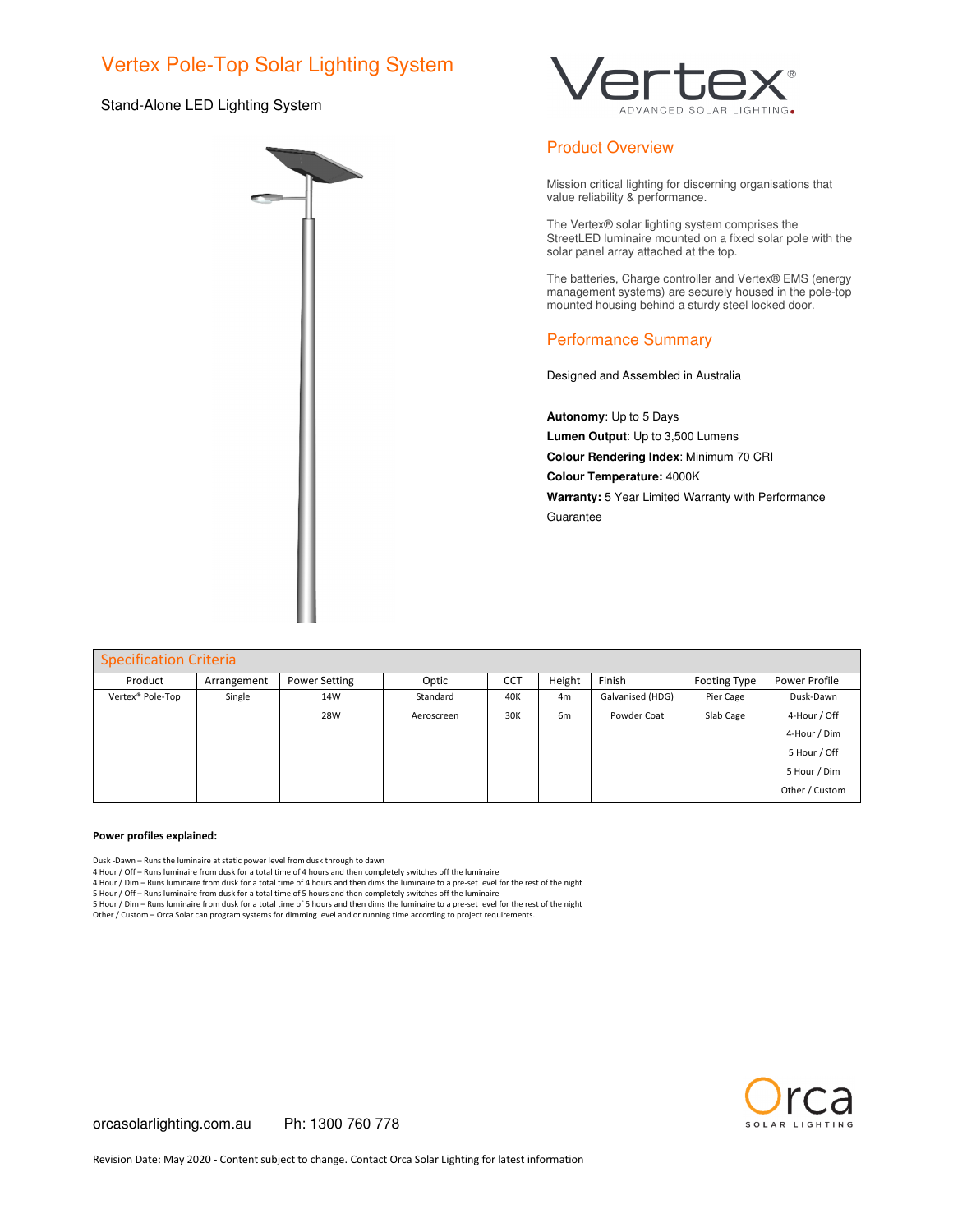## Vertex Pole-Top Solar Lighting System

### Stand-Alone LED Lighting System

## Standard Visor



Aeroscreen Visor



#### **PRODUCT / PERFORMANCE SUMMARY**

- High performance street luminaire
- Designed specifically to meet Australian/New Zealand road lighting standards
- The optics and LED light source are optimised to provide the maximum spacings complying with AS1158-3.1 Category P
- Available with self-cleaning Standard or Aeroscreen visor
- The self-cleaning visor minimises light loss due to dirt
- accumulation, resulting in a highly energy efficient and low maintenance luminaire
- Optical chamber sealed to IP66 ingress protection
- Minimum 70 CRI
- CCT 4000K (standard)

#### **Mechanical Characteristics:**

- Pressure die-cast aluminium body (marine grade)
- Weight: 6.1kg
- Self-cleaning acrylic visor (Standard visor)
- IP66 optical chamber
- Stainless 304 steel access clips
- Easy to replace visor hinged with quick access clips
- 27mm to 34mm Spigot Entry
- Hinged driver compartment cover with quick access clips

### **PRODUCT DESCRIPTION**

Engineered and crafted in Australia, the StreetLED MKII is a high-performance luminaire designed specifically to meet Australian/New Zealand minor road lighting requirements.

The optical system with LED light source is optimised to provide the maximum spacing complying with AS1158- 3.1 Category P.

The optical chamber sealed to IP66 ingress protection and the self-cleaning visor minimises light loss due to dirt accumulation, reducing maintenance and resulting in a highly energy efficient luminaire

| <b>Power Setting</b> | 4000K<br>Initial Lumens* |  |  |  |
|----------------------|--------------------------|--|--|--|
|                      |                          |  |  |  |
| 14W                  | 2,146                    |  |  |  |
|                      | (Standard Visor)         |  |  |  |
| 14W                  | 2,068                    |  |  |  |
|                      | (Aeroscreen Visor)       |  |  |  |
| <b>28W</b>           | 3,466                    |  |  |  |
|                      | (Aeroscreen Visor)       |  |  |  |

\* Estimated lumen output at designated power level de-rated from initial (28 Watt)

#### **Optical Characteristics:**

- CCT: Available in 4000K and 3000K
- CRI: > 70
- Optical chamber sealed to IP66

#### **Environmental & Standards:**

- Ambient Operation Temps: -10 to 40°C
- EMC compliant: AS/NZS CISPR15, AS/NZS 60598.1 &AS/NZS TS
- 1158.6: Luminaires Performance